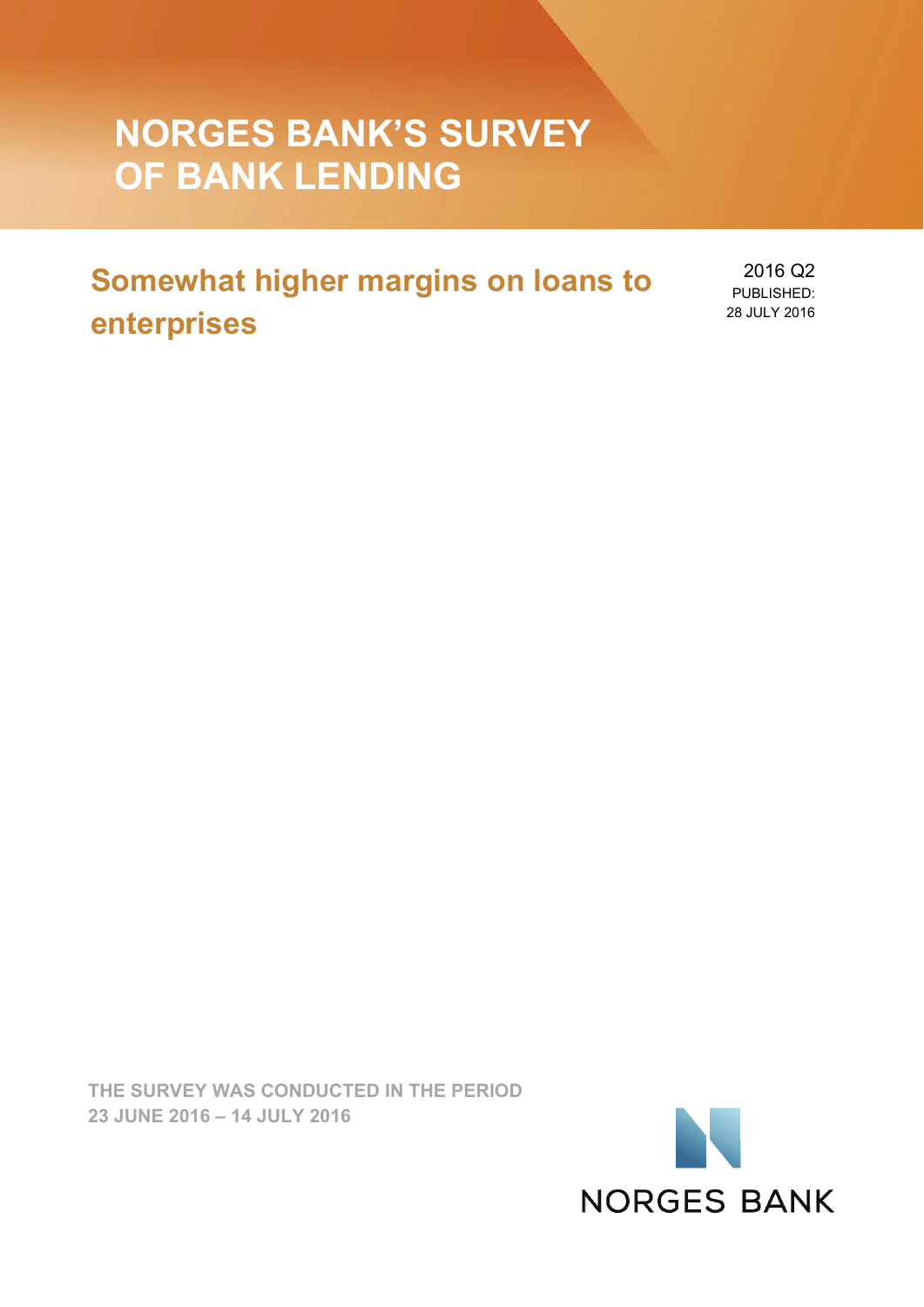Norges Bank's Survey of Bank Lending is qualitative survey that provides information on changes in the demand for and supply of credit and on changes in banks' loan conditions. The nine largest banks operating in the Norwegian market participate in the survey

The banks in the survey are asked to assess the past quarter compared with the previous quarter. They are also asked to assess expectations over the next quarter compared with the past quarter.

In the survey, there is a scale of five alternative responses to indicate the degree of change in credit standards, loan conditions and demand. Banks that report that conditions have changed 'a lot' are assigned twice the score of those reporting that conditions have changed 'a little'.

The responses are weighted by the banks' shares of lending to households and to non-financial enterprises, respectively. The resulting net balances are scaled to lie between ‐100 and +100.

**Example 1**: If all the banks in the sample have tightened their credit standards somewhat, the net balance for credit standards will be -50. If all the banks in the sample have substantially tightened their credit standards, the net balance will be -100.

**Example 2**: If all of the banks in the sample have experienced somewhat higher credit demand, the net balance for demand will be 50. If all the banks in the sample have experienced substantially higher demand, the net balance will be 100.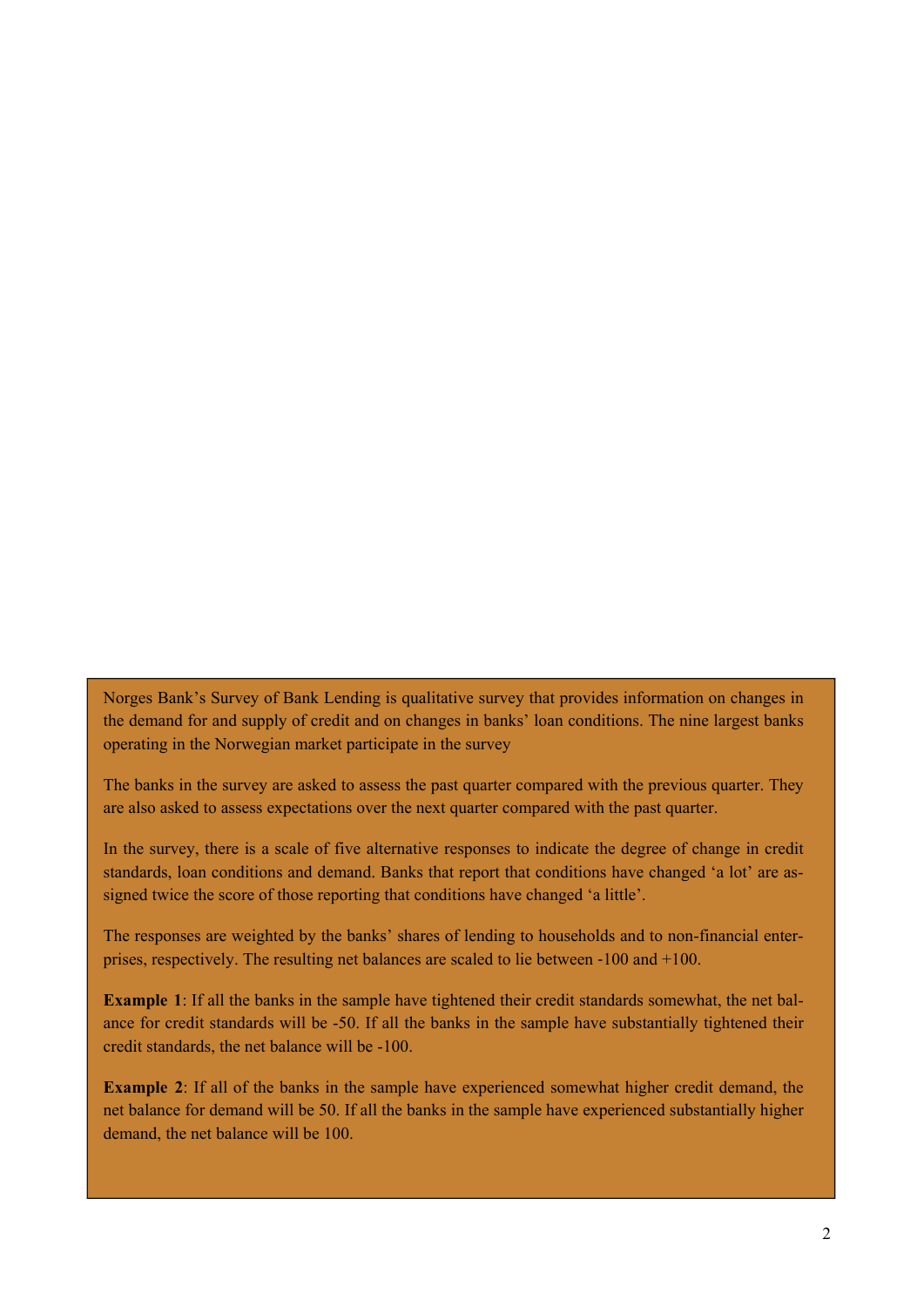## **Norges Bank's Survey of Bank Lending 2016 Q2**

*Banks report higher household credit demand and slightly lower credit demand from the corporate sector in Q2.* 

*Margins on loans to households fell somewhat in Q2 and are expected to fall further in Q3. Margins on loans to enterprises edged up in Q2 and are expected to rise further in Q3.* 

### **Lending to households**

Overall household credit demand rose somewhat in Q2, while broadly unchanged demand had been expected (Chart 1). Demand for standard residential mortgages rose in particular.

Banks reported unchanged credit standards for households in Q2 (Chart 2). Banks expect credit standards for households to remain unchanged in Q3. Banks reported lower margins on loans to households in Q2 with a further decrease expected in Q3 (Chart 3). Banks indicated no changes in other loan conditions.





Q1 Q2 Q3 Q1 Q2 Q3 Q1 Q2 Q3 Q1 Q2 Q3 Q1 Q2 Q3 Q1 Q2 Q3  $Q1$  Q2 Q3 alances are calculated by weighting together the responses in the survey. The blue bars show that d developments for the relevant quarter. The red diamonds 1) Net balances are calculated by weighting together the responses in the survey. The blue bars show<br>reported developments for the relevant quarter. The red diamonds show expected developments for that quarter.<br>As from 201

Sepayment roan<br>urce: Norges Bank

**Chart 2** Change in credit standards for households. Factors affecting credit standards. Net balances<sup>1)</sup>



1) See footnote 1 in Chart 1.

2) Negative net balances denote tighter credit standards. Source: Norges Bank





2) Positive net percentage balances for lending margins denote higher lending margins. Positive<br>net percentage balances for lending margins and fees denote tighter credit standards. Negative net<br>percentage balances for max denote tighter credit standards. Source: Norges Bank